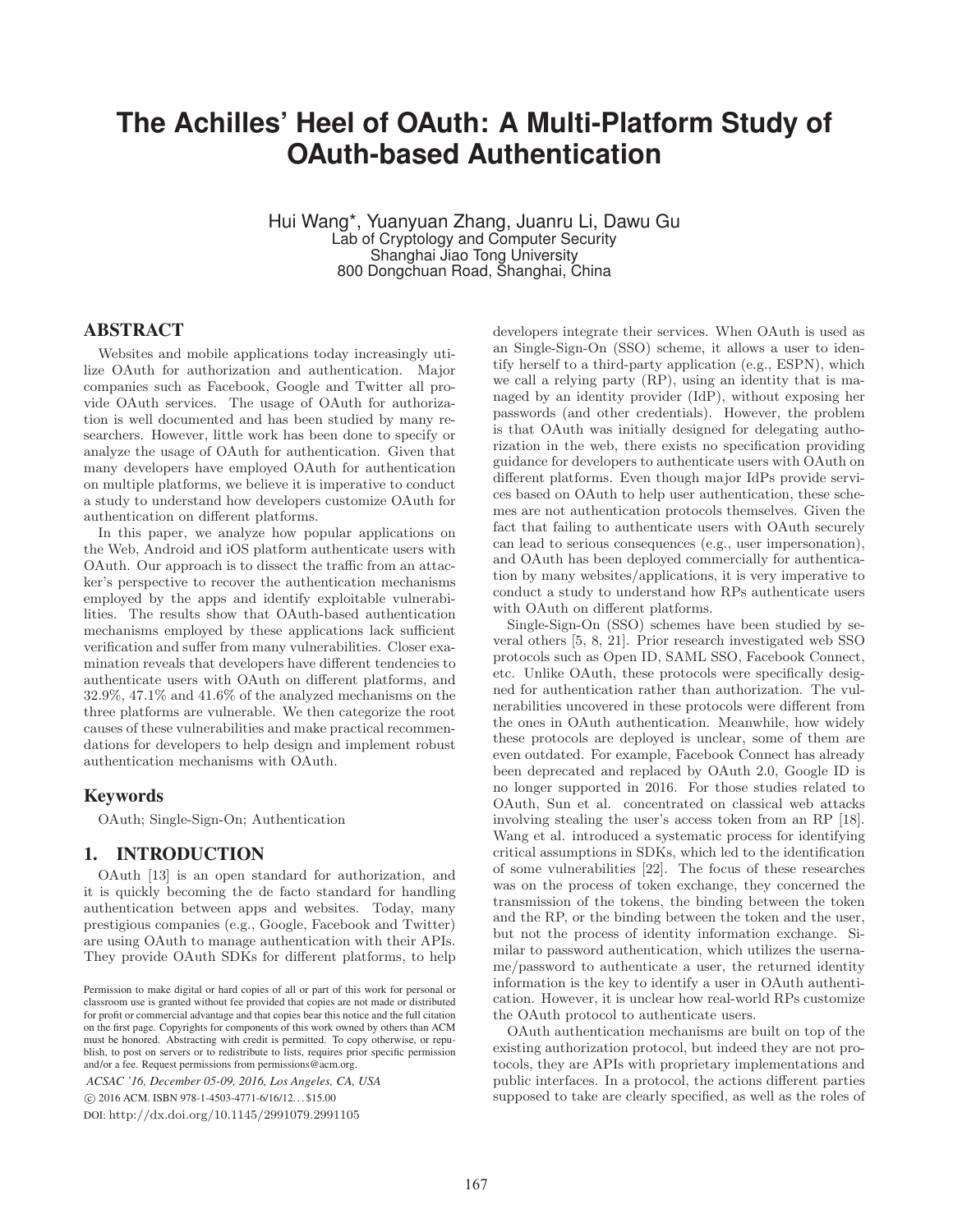different parameters in each step. While in OAuth authentication, which parameters are suitable to be used for authentication and how the authenticators should be transmitted are unspecified, let alone how RP servers are supposed to verify the binding between the authenticators and the current user. It is completely up to the RP how to use the outputs of OAuth for authentication. Through a successful exploit of an uncovered flaw in these mechanisms, an attacker can impersonate a victim on an RP application, or entice a victim to login to an RP as the attacker in order to steal the victim's privacy (e.g., trick the victim to linking his credit card to the attacker's account).

To ensure the security of OAuth authentication, we propose an attacker-guided analysis methodology to further the understanding of (1) how RPs decide to customize OAuth for authentication on different platforms, (2) the security and privacy issues of these customized OAuth-based authentication mechanisms, and their prevalence on different platforms, (3) the root causes and consequences of RPs' decisions. First, we utilize an "in-browser"technique to get the view of the entire OAuth-based authentication transaction of an RP from a malicious RP attacker's perspective, including the HTTPS traffic. We pinpoint the critical parameters selected by the RP for authentication in this step, as well as the communication channel used for authenticator transmission. What's more, we perform a differential fuzzing test to check whether the RP server verifies the binding between the authenticator and the current user. Second, we set up a man-in-the-middle proxy to inspect the authentication traffic from an active network attacker's perspective. Based upon the knowledge obtained in the first step, the mechanisms transmitting authenticators in an insecure channel will be observed. Security of an OAuth-based authentication mechanism is evaluated in three aspects: a) whether the authenticators can be used to verified their binding relationship with the current user; b) whether the authenticators are transmitted under well-protection; c) whether the RP server verifies the binding between the authenticators and the current user.

Our study was conducted on 241 popular OAuth-capable applications, including 79/85/77 apps on the Web, Android and iOS platform. The focus was to dissect the OAuthbased authentication mechanisms deployed by RPs on different platforms, and assess the security of these mechanisms. As far as we know, this is the first time an investigation on OAuth-based authentication mechanism is conducted on different platforms. Our study reveals that real-world OAuth-based authentication mechanisms are extremely diverse, and RPs tend to employ different mechanisms on different platforms. The diversity of the real-world OAuth-based authentication mechanisms reflects the real issues with OAuth authentication: (1) The usage of OAuth for authentication is poorly defined and unspecified, (2) RPs customize OAuth for user authentication without sufficient verification. Our study shows that 32.9%, 47.1% and 41.6% of OAuth-based authentication mechanisms implemented in the tested apps on Web, Android, iOS platforms suffer from vulnerabilities we uncovered.

The contributions of this paper can be summarized as follows:

*•* We show that OAuth-based authentication mechanisms of many websites and applications lack sufficient verification, and are vulnerable to many attacks including

user impersonation, client impersonation, enticement attack and token hijacking.

- *•* We present the first study of OAuth-based authentication mechanisms on multi-platforms, including Web, Android, iOS. Our results show that RPs have different tendencies to authenticate users with OAuth on different platforms, and vulnerabilities exist prevalently on these platforms.
- *•* We categorize the root causes of our discovered vulnerabilities, and develop some practical recommendations for RPs to help them authenticate users with OAuth in a secure manner.

# 2. OAUTH AUTHENTICATION DEMYSTI-**FIED**

In this section, we describe a typical example to illustrate what can go wrong in OAuth authentication. Furthermore, we pinpoint the key portions in OAuth authentication that are security critical, most vulnerabilities in OAuth-based authentication mechanisms relate to theses portions.

# 2.1 Illustrative Example

When OAuth is used for authentication, the RP needs to request an access token from the IdP when a user elects to use SSO to login, and then exchange the token for user's identity information to identify him. The OAuth authentication logic is illustrated in Figure 1. The key part of OAuth authentication is in Stage 2, i.e., the process of identity information exchange. However, there exists no specification providing the details of the authenticator exchange process. In other words, it is unclear which authenticators are suitable for authentication, how the authenticators should be transmitted, how an RP server is supposed to verify the authenticity of the authenticators. Without stating these clearly, RPs may customize OAuth for authentication in an insecure way.



Figure 1: OAuth Authentication Logic

A typical misuse is shown in Figure 2. In this case, the RP utilizes his client to exchange the information between the RP server and the IdP server. And he uses the user profile (e.g., user id) and access token as the authenticator. There are some exploitable vulnerabilities in this mechanism that allow attackers to masquerade as the user on the RP: (1) It's obviously insecure if the authenticators are transmitted in an unencrypted channel, as has been discussed by many others [20, 22]. (2) If the authenticators are protected with HTTPS, a malicious RP attacker (Section 3.2) can intercept his login traffic to the benign RP in his own browser, and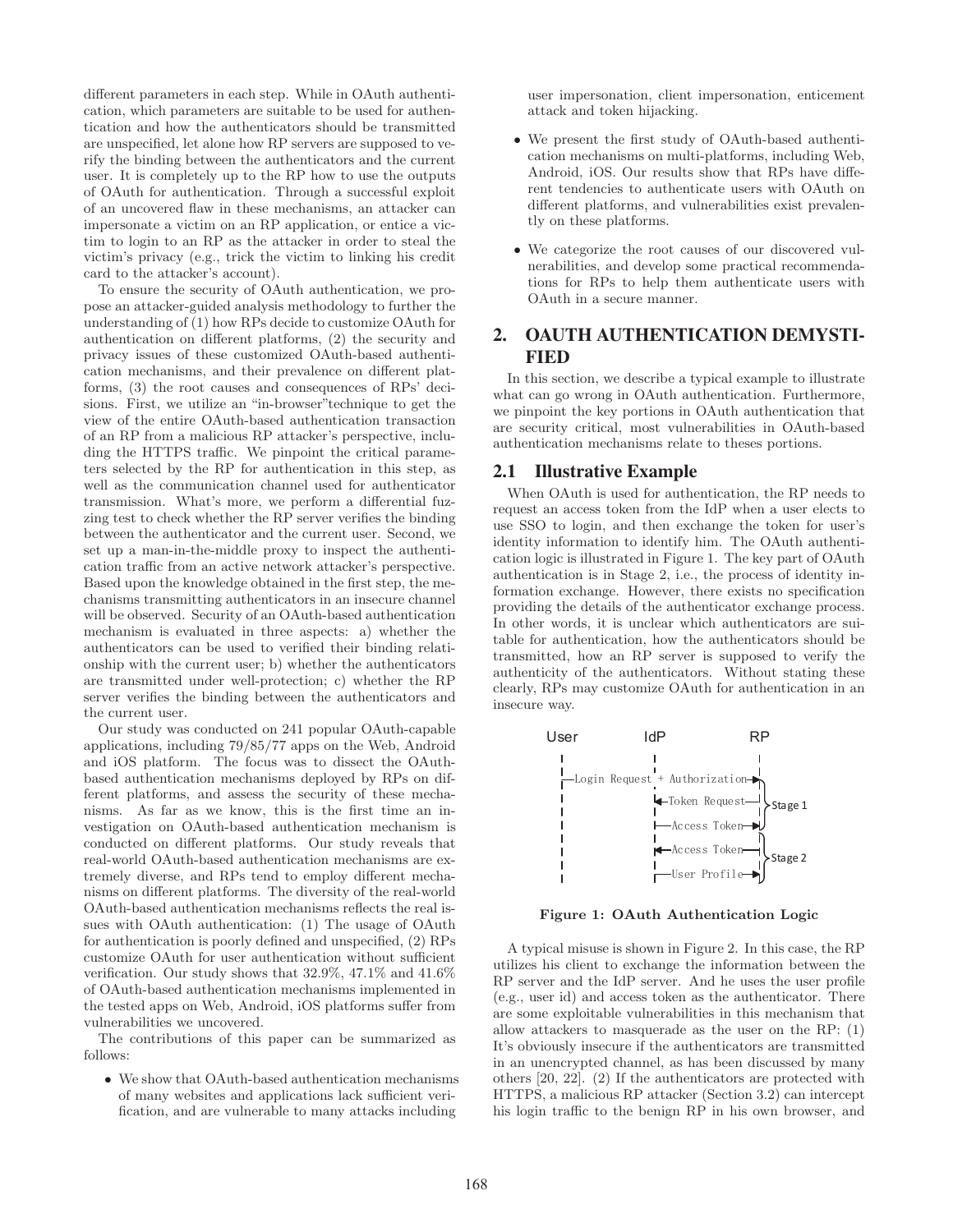substitute the authenticators with a victim's to hijack the victim's account on the RP. Because a malicious RP can gather the IdP-managed user id and token of a user on his own website, as long as he supports the IdP's SSO service. (3) An attacker can replay the authentication traffic to impersonate the victim on the RP.



Figure 2: Typical Misuse

The problem is related to the authenticator, no mechanism is provided to protect the integrity and the effectiveness of the authenticators, thus attackers can tamper with or replay the traffic to hijack users' accounts. Such a misuse is fairly common when RPs implement OAuth authentication on their mobile applications. In our observation, 28.4% of the OAuth-capable apps in our dataset on the Android and iOS platform are vulnerable due to this mistake.

# 2.2 Crux of OAuth Authentication

#### *2.2.1 Authenticator Selection*

In OAuth authentication, the authenticators should be able to tell an RP the identity information of a user and his presence with the application.

However, there are some common misunderstandings in authenticator selection. Typically, many RPs and researchers thought that an access token can be used as the authenticator. Since the IdP authenticates the user before issuing an access token, it is tempting to think that the token can represent the user's identity. However, the access token is designed to be opaque to the RP. OAuth defines no specific token format, no common set of scopes for the access token, RPs are unable to derive user profile from the access token. For example, if an RP utilizes the token as the authenticator, generally he can exchange the token for user's identity information on the server-side, and bind the IdP-managed user id to the current session with the user-agent. However, an attacker can substitute the victim's token with his own, and the RP will bind the attacker's identity to the current session with the victim's user-agent, i.e., the attacker forces the victim to login to the attacker's account on RP, then he can obtain the victim's personal information.

As a consequence, in the context of OAuth authentication, tokens can only be used to exchange for user's identity information, and use the obtained information to authenticate users.

#### *2.2.2 Authenticator Transmission*

Another key point in OAuth authentication is authenticator transmission. The authenticators can be transmitted in two ways: (1) Direct Communication, the IdP server can transmit authenticators directly to the RP server though channel 3, as sketched in figure 3(a). Authenticators transmitted in this way is secure, as the traffic is invisible to attackers. (2) Indirect Communication, as sketched in figure 3(b). As the authenticators are transmitted though channel 1 and channel 2. IdPs can adopt transport security measures to protect channel 1, but not channel 2. If channel 2 is not protected by the RP, attackers can intercept and tamper with the traffic, to masquerade as the user or exchange the authenticators (e.g., access token) for user's protected resources. Meanwhile, If no mechanism (e.g., a signature) is provided to protect the integrity of the authenticators, attackers can tamper with the authenticators during transmission, to hijack a victim's account or entice him to login to an attacker's account.



(b) Indirect Communication

#### Figure 3: Server-Server Communication

#### *2.2.3 Server-side Verification*

On the server side, the RP is responsible to verify the binding between the authenticators and the current user, as well as the integrity of the authenticators, so as to prevent the impersonation attack. In the example mentioned in Section 2.2.1, if the IdP utilizes a signature to protect the token, and the key to generate the signature is the client secret (a secret shared between the IdP and the RP), the RP can validate the signature to verify the token, however, if he fails the validation, the attacker can still threaten user's privacy.

# 3. APPROACH

Our approach consists of three empirical studies that examine the OAuth-based authentication mechanisms on different platforms:

- *•* We first focus on understanding how RPs decide to authenticate users with OAuth on different platforms. In this step, we observe the authentication flows implemented by RPs to pinpoint the authenticators selected by RPs, as well as the communication channels. These information plays an important role in the security analysis of RPs' authentication mechanisms.
- *•* Based upon the obtained knowledge, we conducted our study on a representative sample of the most popular applications on the Web, Android, iOS platform, to analyze the security of RPs' OAuth-based authentication mechanisms and the effectiveness of the OAuth SSO protocols provided by different IdPs.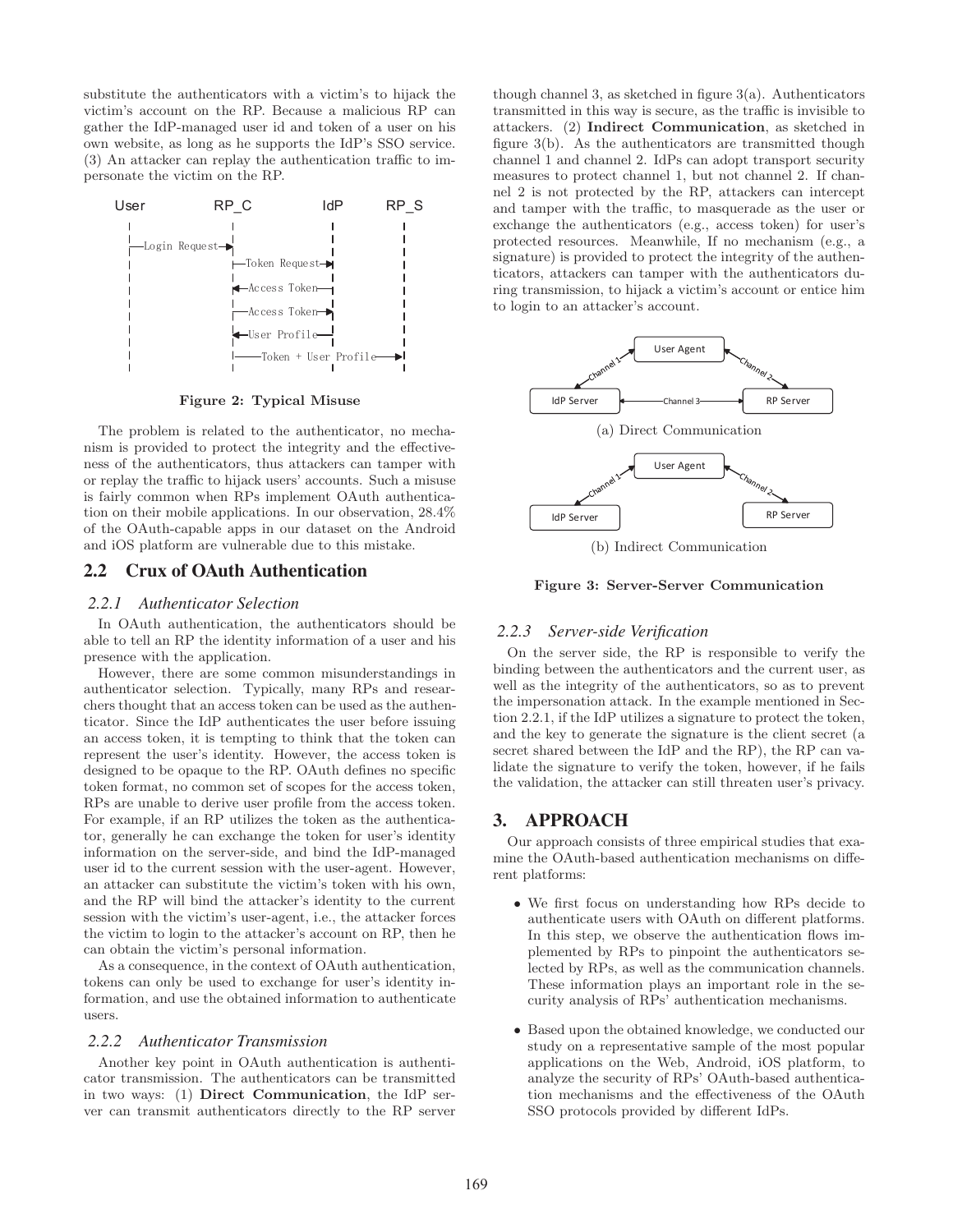• In addition, we manually analyzed 16 popular relying parties (e.g., IMDB, Feedly), each of these RPs distributes their apps for multiple platforms. For example, Feedly distributes its client application for Web, Android, and iOS. We investigated how RPs implement their OAuth-based authentication mechanisms on different platforms for their client applications, and how the vulnerabilities in an app on a certain platform may affect its siblings on other platforms.

#### 3.1 Data Collection

We looked through the list of Alexa's top 250 most-visited websites, and observed 79 RPs supporting SSO services provided by 27 different IdPs. We took a closer look at the relative popularity of the IdPs, and note that 98.6% of the RPs are served by the top 6 IdPs whose SSO services are integrated by at least 10% of the RPs. Our observation on the Web platform conforms to that on the Android and iOS platform. Table 1 illustrates the top-6 list of global IdPs, and the number of RPs integrating their SSO services on different platforms.

We examined the implementations of the six high-profile IdPs, all of which use OAuth or OAuth-based protocol (e.g., Google OpenID Connect) as their primary protocol. Hence, we decide to investigate the security and privacy issues of the RPs' authentication mechanisms built on top of the OAuth SSO schemes provided by these IdPs.

We note that half of the six IdPs are American sites, while the other half are Chinese sites. It can be explained by the fact that RPs prefer to select IdPs with similar geographic or cultural focus [19]. Ergo, we selected top 100 apps from Google Play and top 100 apps from Chinese mainstream markets as the samples of RP applications on the Android platform, and top 100 apps in the US on iOS store [3], as well as top 100 apps in China [2], as the samples of RP applications on the iOS platform.

Meanwhile, among the RP application samples, we selected 16 popular RPs who distribute their applications on all of the three platforms to help conduct our third study. For each RP, at least one of their apps on a certain platform is included in our aforementioned samples.

# 3.2 Adversary Model

Our study assumes that the user's computer, browser and mobile devices are not compromised, the IdP is benign, and the communication between the RP and IdP is secured. We do not trust the relying party who can be fully controlled by the adversary. In addition, the client apps installed on a mobile device are not trusted either, any information hardcoded in such a client app can be obtained by the adversary though reverse engineering techniques. Meanwhile, users may download apps from third-party app markets rather than the official app market, such a behavior introduces the possibility of installing repackaged apps or malware.

In our adversary model, the goal of an adversary is to (1) impersonate the victim on the RP application, (2) entice the victim to login to the adversary's account on the RP website. There are two different adversary types considered in this work, which vary on their attack capabilities:

• A malicious RP attacker can login to other benign RPs as a normal user, and intercept, modify, replay the traffic of his own. He can also act as a normal RP to gather users' information on his website.

| IdP      | I/A Rank Web Android iOS Total |    |    |    |     |
|----------|--------------------------------|----|----|----|-----|
| Facebook |                                | 46 | 30 | 32 | 108 |
| QQ       | 2/8                            | 21 | 53 | 28 | 102 |
| Weibo    | 3/18                           | 23 | 41 | 26 | 90  |
| WeChat   | 4/4634                         | 14 | 44 | 28 | 86  |
| Google   | 5/1                            | 27 | 20 | 24 | 71  |
| Twitter  | 6/10                           |    |    | 10 | 32  |

Table 1: Top-6 list of global IdPs and the number of RPs integrating their SSO services on different platforms. Legends: I: IdP; A: Alexa.

• An active network attacker can intercept, modify and replay any unencrypted network traffic between the user-agent and the RP. He can also launch common SSL attacks (e.g., SSL stripping, rogue SSL certificate) to decrypt the HTTPS traffic while the user-agent or RP client implements SSL problematically.

# 3.3 Methodology

By virtue of the thorny challenges faced when conducting a security analysis of real-world OAuth-based authentication mechanisms, including the lack of access to the source code on the server-side of the RPs and IdPs, the complexity of SDKs and the implicit assumptions to use the SDKs, undocumented design features of the OAuth SSO schemes, etc. We employe a security analysis methodology similar to those used by many others [18, 21], that is, we treat IdPs and RPs as black boxes, and focused on the traffic going through the user-agent during an OAuth authentication transaction. But different in two important aspects:

- *•* First, we investigate the RP's OAuth-based authentication mechanism from a malicious RP attacker's perspective, who can login to other RPs as a normal user and analyze his authentication traffic including the HTTPS-protected traffic going through his own browser, to identify the exploitable vulnerabilities, and then use the pre-gathered user profile and OAuth credentials to hack user's account on other RPs' websites. The methodologies employed by the prior studies [18, 21] can only analyze the unencrypted traffic, and identify the flaws exploitable by an active network attacker, but not other weaknesses we unveiled.
- *•* Second, We adopt a differential analysis method to pinpoint the authenticators utilized by RPs for user authentication. Pinpointing the authenticators help us (1) understand how RPs decide to authenticate users with OAuth on different platforms,  $(2)$  investigate fundamental causes of the security and privacy issues introduced by RP's customized OAuth-based SSO mechanisms, and propose practical remedy options that are applicable to the RPs.

Our methodology includes three steps: (1) understanding how RPs decide to authenticate users with OAuth on different platforms, (2) analyzing the security of the RPs' OAuth-based authentication mechanisms and the effectiveness of the OAuth SSO protocols provided by different IdPs, and (3) investigating how vulnerabilities in an RP application on a certain platform may affect its siblings on other platforms.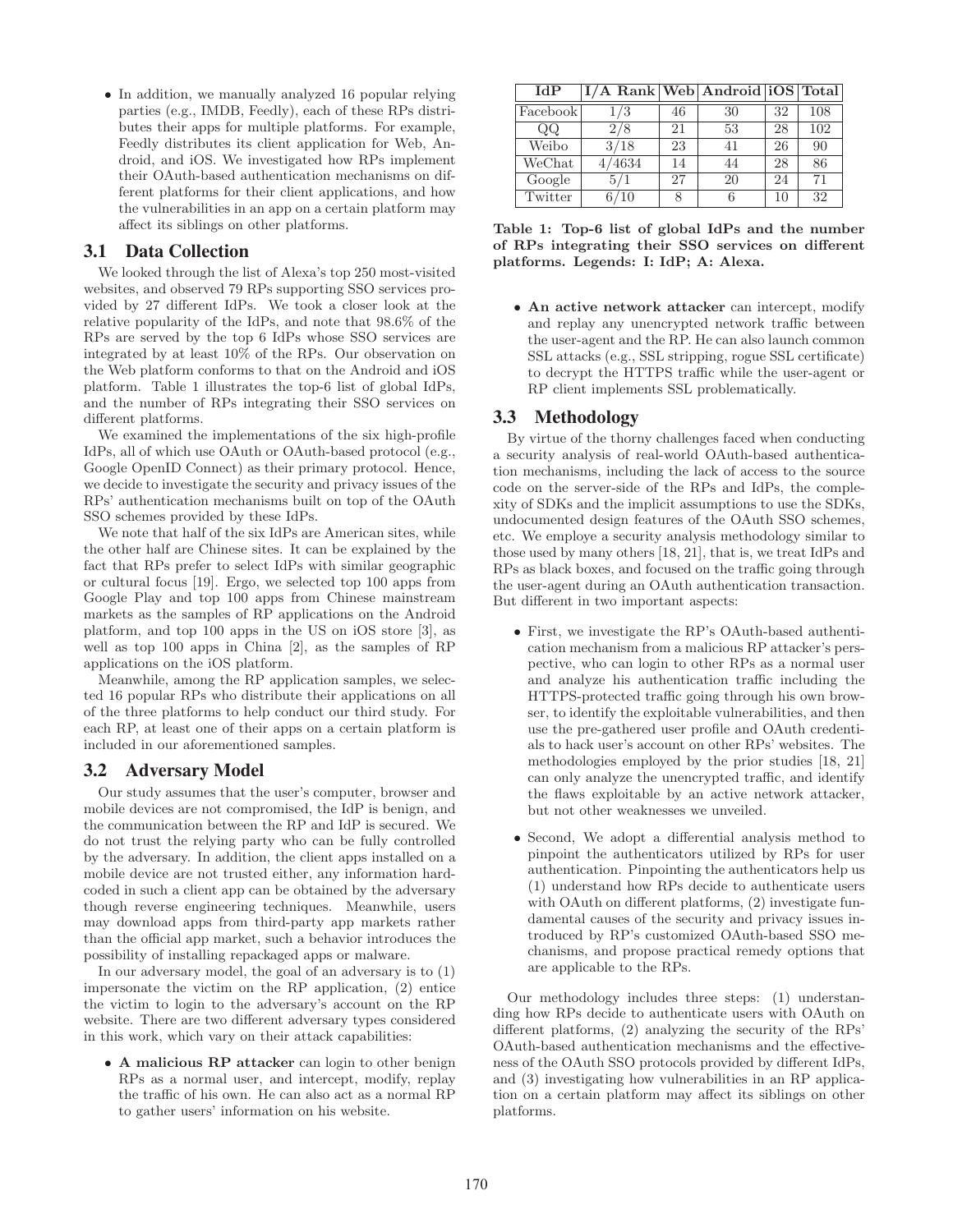

Figure 4: An Overview of How We Analyze the Authentication Mechanisms

To conduct the analysis, we register two test accounts Alice and Bob for each IdP to collect the authentication traffic. The security analyses we execute are within the ethical and legal boundary.

In the first step, we implement a web authentication flow collector as a Firefox add-on. When using OAuth-based authentication mechanisms to login to an RP website, we can use the browser add-on to save all the observed traffic (including HTTP and HTTPS traffic) in pcap format for latter analysis. This add-on enables us to inspect the communication between the RP and the user-agent from an RP's perspective. As for the mobile platform, we pre-install a self-signed SSL certificate on an mobile device, and utilize Mitmproxy [4] as our proxy to decrypt and dump the authentication traffic.

The dumped pcap files serve as the input to the replayer, which is implemented as an Mitmproxy inline script to parse the captured traffic and replay/compare the authentication requests. The replayer examines whether an authentication request can be replayed. If the examination fails, the request is added to an *error report* for manual analysis, otherwise it compares Alice's and Bob's request to identify the parameters with different values, then Alice's request along with the identified parameters in Bob's request are sent to a fuzzer, which is also implemented as an Mitmproxy inline script to modify the request and analyze the responses. The fuzzer replaces one parameter in Alice's request a time with the corresponding parameter in Bob's request, and replays the modified request with other parameters unchanged to the RP. This operation is executed iteratively until all the pinpointed parameters have been checked. Then the fuzzer analyzes RP's response to identify the key parameters used for authentication, and check whether the RP server verifies the binding between the authenticators and the current user. The analysis results of the fuzzer, the transmission protocol (e.g, HTTP, HTTPs) as well as the RP name and the platform type are recorded in a *mechanism report* file, to help subsequent analysis in step (2). Figure 4 illustrates the process of the analysis in step (1).

In the second step, we analyze the authentication traffic from an active network attacker's perspective. We disable the Firefox add-on, remove the forged SSL certificate from the mobile devices, and clean the browser's cache, as well as the IdP and RP clients installed in the mobile device. Then we use Alice's account to login to the RPs. The authentication traffic is captured using the aforementioned proxy. The proxy is configured to forge an SSL certificate to attack the client's SSL implementation by default, as the situation of SSL implementation in mobile apps is far less rosy [12, 17]. A problematic SSL deployment in an RP app can be detected, and its HTTPS traffic will be decrypted by the proxy and treated as the plaintext traffic. We attempt to perform static analysis on the RP's client application if the authentication flow involves client-side logic. A Python program is developed to parse the dumped traffic and identify the exploitable vulnerabilities based on the *mechanism report* generated in the first step. Meanwhile, we manually analyze the *mechanism report*, *error report* and the results obtained in this step jointly to evaluate the selected authenticators and communication channels, as well as RP server's verification on the authenticators. This step answers how the adversary can circumvent the authentication, and whether IdPs' OAuth SSO schemes increase the attack surface.

In the third step, based on the prior knowledge obtained in step (1) and (2), we manually analyze the selected 16 RPs' OAuth-based SSO schemes on different platforms. We assess the apps of each RP on different platforms in turn. First, we use Alice's account to perform login on each app, and capture the authentication traffic. Then we compare the authentication requests/responses generated from different platforms, to examine whether the same app distributed by a certain RP in different platforms employs a consistent authentication mechanism. If a difference exists, we further explore the root causes of the difference by analyzing their client applications, and investigate whether such a difference may compromise the RP's SSO system.

# 4. MULTI-PLATFORM ANALYSIS AND RE-SULTS

Using the aforementioned approach, we conducted a multiplatform analysis on the real-world OAuth-based authentication mechanisms. Our study covers OAuth SSO services provided by notable IdPs (e.g., Facebook, QQ, Weibo, WeChat, Google and Twitter), and commercially deployed OAuth-based authentication mechanisms of prestigious websites/applications (e.g., Feedly, PhotoGrid and Youku Video). Overall, we analyzed three sets of apps, including (1) Web app set: Alexa's top 250 websites, (2) Android app set: top 100 apps on Google Play and top 100 apps in Chinese mainstream markets, (3) iOS app set: top 100 apps in the United States and top 100 apps in China on iOS Store. We found that 241 out of the 650 applications implement OAuth-based SSO schemes. Table 3 illustrates the usage of OAuth authentication schemes on different platforms. The relatively lower OAuth-based authentication usage on the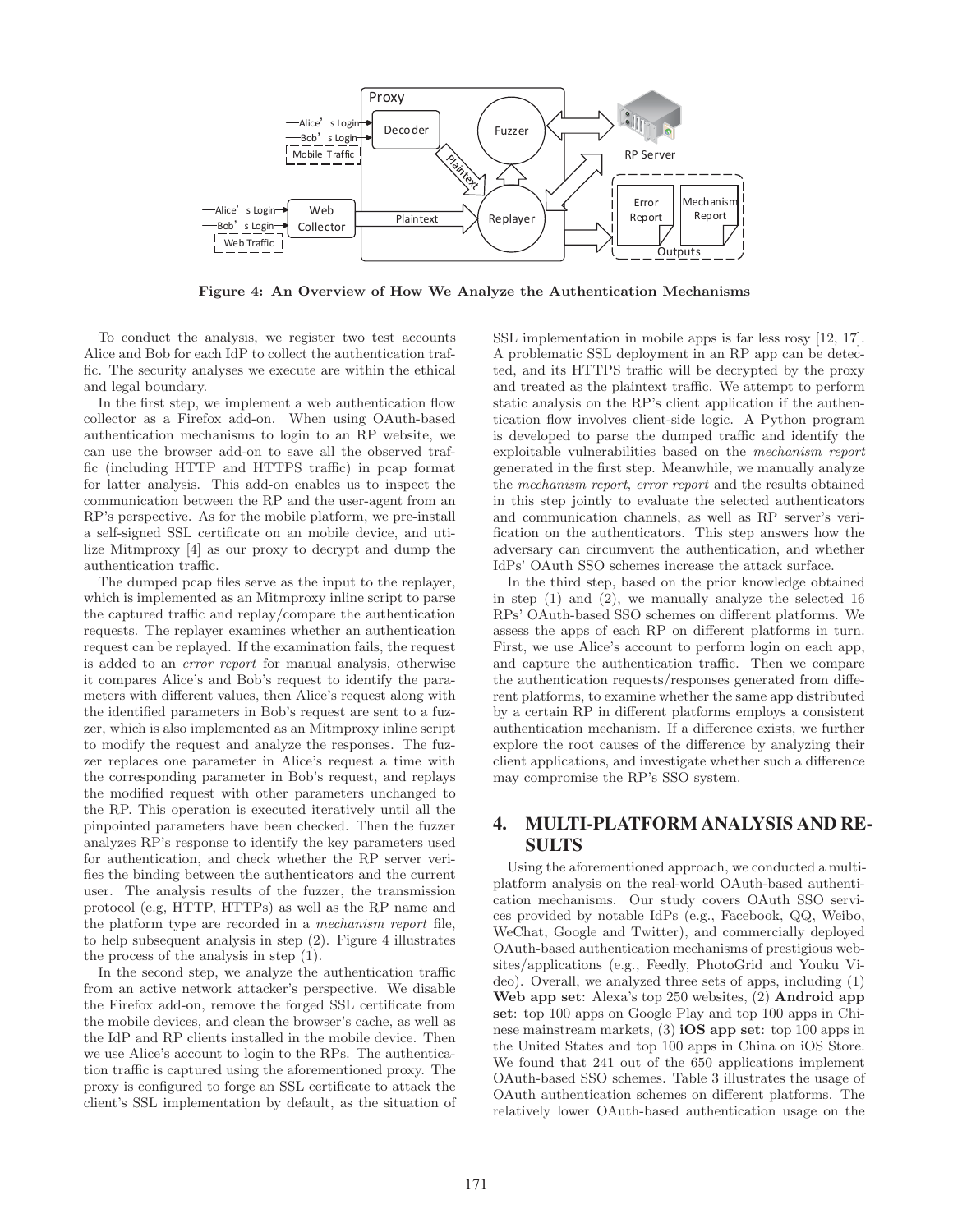|                | Name Vulnerability                                                             | Attacker type                      | Consequence                                      | Platform        |  |
|----------------|--------------------------------------------------------------------------------|------------------------------------|--------------------------------------------------|-----------------|--|
| $_{\rm V_1}$   | Unprotected Authentication                                                     | $RP$ Attacker/<br>Network Attacker | Impersonation/Enticement/<br>Information Leakage | Android/iOS     |  |
| V <sub>2</sub> | Use publicly accessible information as<br>authenticator (with HTTPS-protected) | RP Attacker                        | Impersonation/Enticement                         | Web/Android/iOS |  |
| $V_3$          | Client-side protocol logic                                                     | Network Attacker                   | Impersonation/Enticement/<br>Information Leakage | Android/iOS     |  |
| $\rm V_4$      | Unprotected Token Refresh                                                      | $RP$ Attacker/<br>Network Attacker | Information Leakage                              | Web/Android/iOS |  |
| V <sub>5</sub> | Wrong Token (with HTTPS-protected)                                             | RP Attacker                        | Impersonation/Enticement                         | Web/Android/iOS |  |

Table 2: Vulnerabilities uncovered in our study.

web platform can be explained by the use of subdomains for hosting the same service. For example, 39 of the top 250 websites are Google's subdomains hosting the Google Search service for different countries, which share the same login mechanism.

Our study shows that the real-world OAuth-based authentication mechanisms are riddled with security flaws, which may enable an attacker to impersonate a victim on an RP application, or to entice a victim to login to the attacker's account on an RP website. These flaws are diverse and distributed on different platforms, as sketched in Table 2. We found that  $32.9\%$ ,  $47.1\%$  and  $41.6\%$  of three sets of apps suffer from the vulnerabilities we uncovered. The results of our investigation are elaborated in the rest of this section.

| Scheme         | Web |      |     | Android | iOS |      |
|----------------|-----|------|-----|---------|-----|------|
|                |     |      |     |         |     |      |
| OAuth-based    | 79  | 31.6 | 85  | 42.5    |     | 38.5 |
| Login-required | 201 | 80.4 | 156 | 78      | 147 | 73.5 |
| Total          | 250 | 100  | 200 | 100     | 200 | 100  |

Table 3: Usage of OAuth authentication on different platforms. N refers to number.

# 4.1 Real-world OAuth SSO Mechanisms

As many websites and applications use OAuth for authentication, major IdPs provide OAuth SSO SDKs for different platforms to help developers integrate their services. In this section, we introduce how real world RPs customize IdPs' OAuth services for authentication on different platforms, and how they manage identities from multiple IdPs.

#### *4.1.1 Mechanisms on Different Platforms*

RPs customize their OAuth-based authentication mechanisms upon their obtained resources, their understandings of the roles of OAuth credentials, their security requirements, as well as their assumptions for different platforms. Table 4 illustrates the mechanisms used on different platforms.

Tendency. We can observe that the authenticators and transmission protocols employed by RPs vary significantly between the Web and mobile platform. The mechanism deployed on the Android and iOS platform are similar. On the mobile platform, RP developers are inclined to select the publicly accessible user profile (e.g., user id, email) as the authenticator. Meanwhile, they prefer to include clientside protocol logic with the mobile apps and generate cryptographic parameters to secure the authentication. Many mobile apps neglect the protection of authenticators during transmission. While on the Web platform, RPs are relatively prudent, they prefer to use the authorization code or

access token as the authenticator, many of them also rely on the server-side logic to complete the authentication. Most RPs transmit authenticators with HTTPS protected.

Authenticator selection. Overall, we observed six typical authenticators used by RPs, as listed in Table 4. Apart from the publicly accessible information and access token, authorization code were used by a large number of RPs as the authenticator, which is an one-time value and has a short lifetime. Id token is a specific token used in Google OpenID Connect, it is signed by the client secret and contains the user profile, email address and other protected information, which are encoded in clear-text using Base64. It fits the requirements of authentication well. Not all of the mechanisms depicted in Table 4 are secure to authenticate users. We will explain the details in Section 4.2.

Authenticator transmission. Most RPs employed indirect communication to transmit authenticators and deployed no measures to protect the integrity of authenticators. Some mobile app developers performed cryptographic operations on the client side to process the authenticators to avoid disclosure, such a behavior is not suggested, as discussed in Section 4.2.2. A few RPs utilized a signature to protect the authenticators, there are two situations: (1) the signature is generated in the client app of the RP, this is similar to  $A_5$ , (2) the signature is generated on an authorization server of the RP, and the authorization server returns the signature to the client, this situation is similar to  $A_7$ , as the user has been authenticated by the authorization server. Using direct communication  $(A_7)$  to transmit authenticators is secure and suggested, as the traffic between the IdP server and the RP server is invisible to attackers.

|       | Mechanism          | Web      |              | Android  |                      | iOS      |          |
|-------|--------------------|----------|--------------|----------|----------------------|----------|----------|
|       |                    |          | $_{\rm SSL}$ |          | $\operatorname{SSL}$ |          | SSI      |
| A1    | user $id/email$    | ×        |              |          | $\times$             |          | $\times$ |
| A2    | auth code          |          |              |          |                      |          |          |
| A3    | access token       | $\times$ |              |          |                      |          |          |
| A4    | $uid+access$ token | $\times$ |              |          |                      |          |          |
| $A_5$ | encrypted data     | $\times$ |              |          |                      |          |          |
| $A_6$ | id token           |          |              | $\times$ |                      | $\times$ |          |
| Α7    | server-side logic  |          |              |          |                      |          |          |

Table 4: Authenticators used on different platforms. Legends: *\*: no SSL. -: no such case.

Server-side verification. Most RPs provided no serverside verification, because the authenticators cannot be used to verify the binding between them and the current session. We observed 2 apps failed to validate the signatures used to protect the authenticators, and 5 apps failed to verify the binding between the user id and the access token, i.e., an attacker in possession of a valid access token can hijack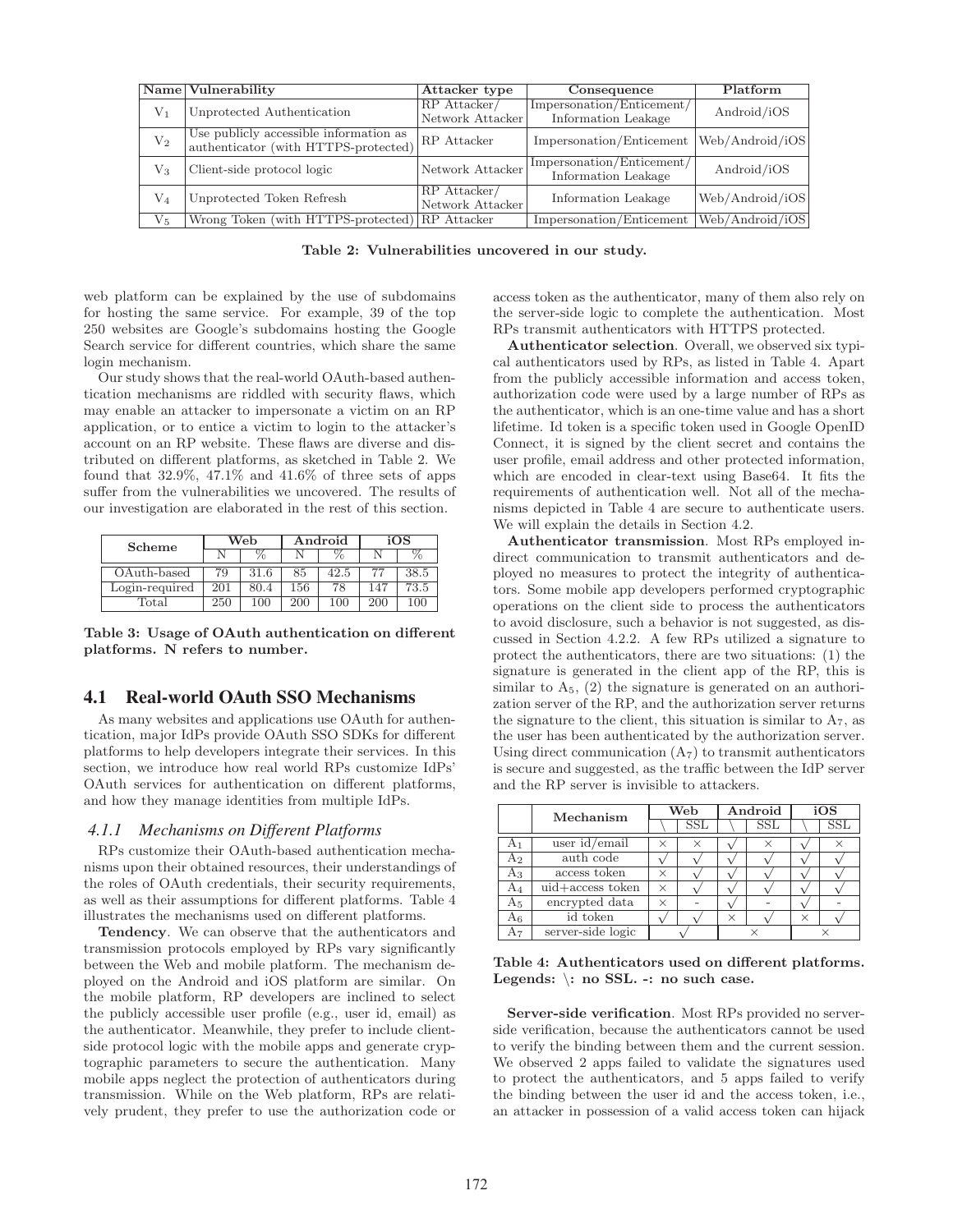victims' accounts by simply altering the user id.

#### *4.1.2 Multi-Identity Management*

78.4% (189/241) of the OAuth-capable apps in our dataset support SSO schemes provided by more than one IdPs. For example, *Foxnews.com* supports to be logged in via user's Facebook or Google account. Therefore, how to manage the identities from multiple IdPs appears to be a great challenge. In general, there are three solutions adopted by RPs in our observation: (1) Create a new account and combine identities from multiple IdPs to this account, (2) Create an account for the identity from each IdP, and use an autogenerated string (e.g., *jedi013579* ) as the new username, (3) Create an account for the identity from each IdP, and use the username obtained from the IdP as the new username, or ask the user to specify the username/password for RP.

All of the three solutions have some shortcomings. In solution (1), an attacker can compromise RP's entire SSO system by compromising a certain IdP's SSO service, no matter how secure other IdPs' SSO services are. The more IdPs' SSO services supported, the bigger the attack surface. In solution (2), auto-generated usernames make it easier for an enticement attack, it is difficult for a victim to distinguish his own username from the attacker's, especially on mobile platforms where a long username may be displayed incompletely due to a restricted screen size. In solution (3), requesting username/password violates the design goal of OAuth, as many users prefer to use same passwords for different websites/ apps [1], this request may expose user's password for the IdP.

# 4.2 Security and Privacy Issues

Our investigation shows that OAuth-based authentication mechanisms of many RPs suffer form various vulnerabilities. Table 5 illustrates the percentage of vulnerabilities on different platforms. In this section, we categorize the root causes of the vulnerabilities in Table 2. The results show concretely how RP misused the results of an OAuth-based SSO for its decision making, and how their customization of the published protocols totally crippled the security of OAuth authentication.

| Platform |       | $\Omega$<br>2 |                 |         |         |
|----------|-------|---------------|-----------------|---------|---------|
| Web      |       | $9.6\%$       |                 |         | 23.3\%  |
| Android  | 31.7% | 34.<br>$1\%$  | 22.4\%          | $2.4\%$ | $6.5\%$ |
|          | 6%    | 1 07          | $A^{0}Z$<br>18. | 3.9%    |         |

Table 5: Percentage of vulnerabilities on different platforms.

#### 4.2.1 *Blind Faith in HTTPS (V<sub>2</sub> & V<sub>5</sub>)*

Transmitting authenticators in a plaintext is obviously insecure, especially when the publicly accessible information (e.g., user id, email address) is used for authentication  $(V_1)$ . We observe that 19.9% of the RPs implemented OAuth authentication in an unprotected manner. However, HTTPS is not a panacea for OAuth authentication either. In our observation, when HTTPS is applied to protect the communication, 0.8% of the RPs based their verification of user identity solely on the user id or email address  $(A_1)$ , 9.1% of the RP apps submitted the user id along with an access token to their backend servers, but 22.7% of them failed to verify the binding between the user id and the access

token  $(A_4)$ . 5.8% of the RPs simply used an access token for authentication  $(A_3)$ . These RPs relied completely on HTTPS for security of OAuth authentication.

Even though the mechanisms seem immune to the network attackers, they are vulnerable to an RP attacker. For example, RP A is controlled by an adversary, and he wants to hack a victim's account on RP B, we assume that the victim is also a user on RP A. The adversary can log into RP B as a normal user in his own browser, and observe the authentication process to identify exploitable vulnerabilities, if RP B bases the user authentication on user id/email or access token, the adversary can use the pre-gathered victim's information to tamper with the authenticators and hack the victim's account on RP B.

# *4.2.2 Client-side Protocol Logic (V*3*)*

In our observation, using client generated parameters  $(A_5)$ as the authenticators is a unique phenomenon on the mobile platform. 13.7% of the RP apps in our dataset adopted such a mechanism to authenticate users.

These RPs realized the need to protect confidential data, and included client-side protocol logic to process the credentials before sending them back to the server. However, instead of using common high-level protocols (e.g., SSL), they customized the OAuth SSO services with cryptographic mechanisms, such as encryption (e.g., DES), hashing (e.g., MD5, SHA1), and signing (e.g., HMAC), to ensure the security of OAuth authentication.

Unfortunately, such a behavior can completely break the security of OAuth authentication and increase the attack surface. This is because an adversary can completely control an app, and analyze how these encrypted parameters and signatures are generated, and correspondingly generate forged messages from the client side. The feasibility has been shown in Zuo et al.'s study in [24]. Meanwhile, as stated in [7], developers often violate principles in security engineering and misuse cryptography in this process, which may induce numerous vulnerabilities. Hence, including security sensitive protocol logic with the mobile application is not recommended.

#### *4.2.3 Offline Access (V*<sup>1</sup> *& V*4*)*

Offline access is a unique access service provided by Google. It enables an RP application to access a Google API when the user is not present. Examples of this include backup services and applications that make Blogger posts exactly at 8am on Monday morning. In our analysis, 36.6% of the examined RP apps incorporating Google's SSO service requested offline access permission.

Offline access for Google APIs is achieved through a refresh token, which is issued when a user first visits the app and grants offline access. Our observation shows that RPs are not clear about how to use the refresh token securely. If an RP wants to refresh tokens for long-term access, he should submit the refresh token along with the client secret to exchange for a new access token. As the previous HTTPS session related to OAuth authentication has already been ended, some RPs transmit the refresh token in HTTP, which exposes the client secret to attackers. Meanwhile, even though RPs are educated not to hard code the client secret in their client applications when implementing the authorization code grant flow [13], some of them hard code the client secret in their mobile applications to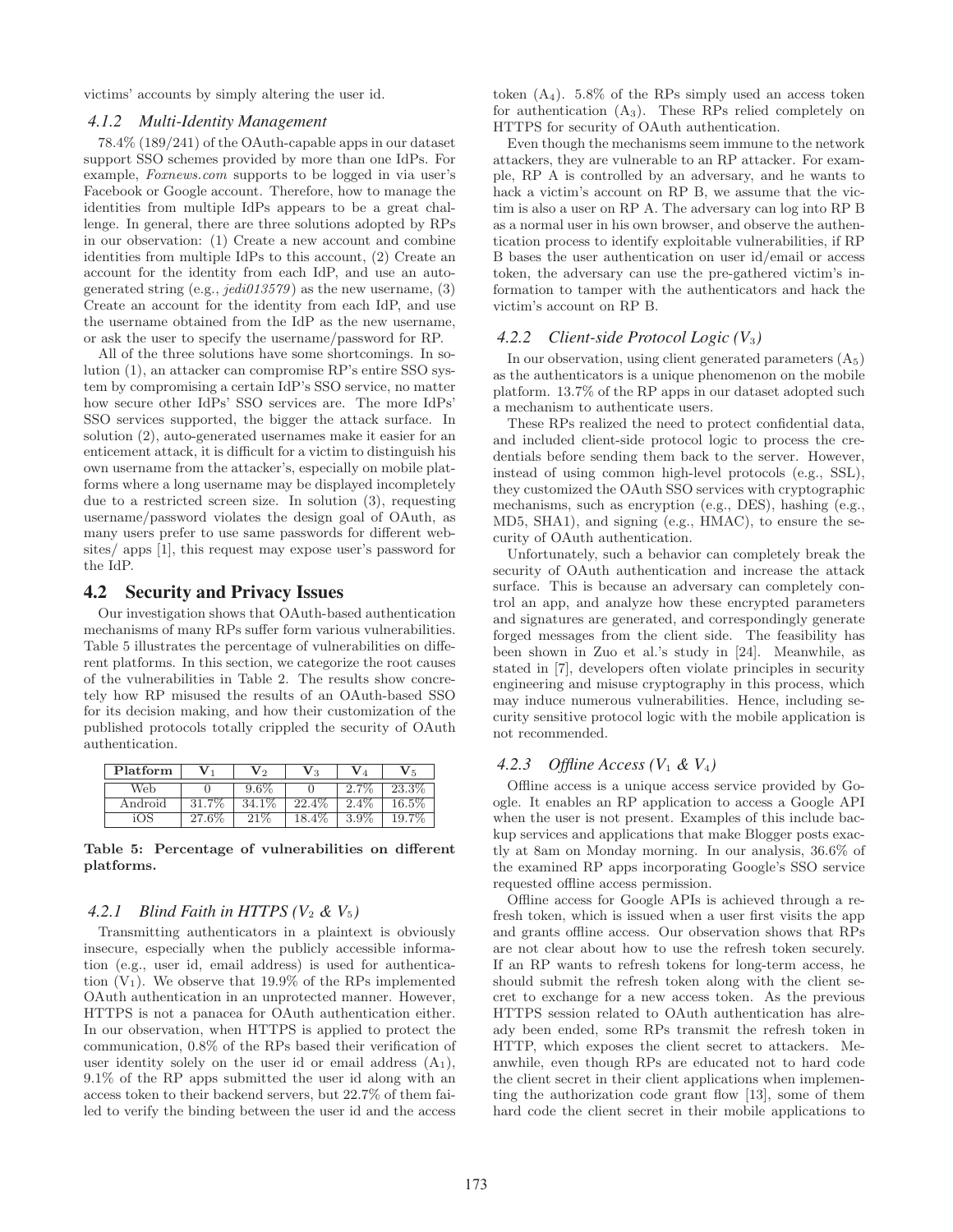refresh tokens. Given that 33.2% of the examined apps utilized the authorization code as the authenticator, and the id token used for authentication is signed by the client secret, an attacker with knowledge of the client secret can intercept authorization codes to hijack users' accounts, or forge id tokens to entice a victim to login to the attacker's account.

#### *4.2.4 Wrong Token (V*5*)*

Another common confusion amongst RP developers is the roles of different tokens. The "OAuth Threat Model" [14] introduces two types of access token: *Bearer token*, which can be used by any client who has received the token, and *MAC token*, which can only be used by a specific client, and prevent replay attacks when the communications are eavesdropped. When an access token is used for authentication, the RP is supposed to check that the token used to retrieve the user's identity information is granted to the same RP, otherwise an adversary can use tokens issued to a malicious RP to impersonate the victim on a benign RP application (as discussed in the prior section). Hence, if RPs want to use an access token for authentication, they should choose MAC token rather than bearer token.

However, all the access tokens used as an authenticator observed in our analysis were bearer tokens. There is a possibility that IdPs offer *bearer token*s as the only option for the sake of simplicity.

Google OpenID Connect also offers two types of token: *access token*, which is a *bearer token*, and *id token*, in which the user profile and email address are encoded in cleartext using Base64. Google suggests to use the *access token* for authorization and *id token* for authentication. Nevertheless, 20.4% of the apps incorporating Google OpenID Connect utilized the *access token* to authenticate users. The *id token* is supposed to be transmitted under protection, otherwise an adversary can decode it to obtain user profile and other protected resources even without invoking the Google APIs.

#### 4.3 Case Study

To investigate how RPs deploy their OAuth-based authentication mechanisms on different platforms for the same app, we manually analyzed 16 representative RPs. 43.75% (7/16) of them deployed consistent authentication mechanisms on different platforms, three of the seven RPs' mechanisms were vulnerable. Eight of the remaining 56.25% RPs suffered from at least one vulnerability on one kind of the examined platforms. As apps for different platforms share the same back-end database and other resources, one vulnerability on a certain platform can compromise the security of the entire SSO system. In the following, we present two cases to explain the typical vulnerabilities.

#### Case #1: *Feedly leaks credentials during the authentication and token refresh process*

Feedly is one of the most popular news aggregator application for various web browsers and mobile devices running iOS and Android, with millions of active users.

Feedly uses Google as an identity provider for authentication, and the authentication mechanism is Google OpenID Connect: Feedly requests an authorization code from Google first, and then utilizes the code to exchange for an *id token* to authenticate the user. However, when processing the actual traffic on the web platform, we observed that Feedly's authentication mechanism was based on Google OAuth 2.0, which is designed for authorization. Feedly utilized a bearer token as the authenticator and transmitted it in a plaintext. But even worse, Feedly refreshed the access token in the subsequent communication and leaked the client secret. On the Android platform, we observed that Feedly protected the authentication process with HTTPS. Nevertheless, Feedly for Android failed to protect the client secret, it hard coded the secret in the "refreshToken"function, and the secret was the same as that observed on the Web platform.

In this case, Feedly appeared to be completely ignorant of the role of a bearer token, and neglected the protection of the client secret when refreshing tokens. Because of this flaw, a malicious RP was able to use his pre-gathered access tokens to hijack victims' accounts on Feedly. He could even use the leaked client id/secret to impersonate Feedly, so as to interact with Google and collect user's privacy information. The flaw related to the refresh token is quite unique among the ones we have discovered. As the token refresh process occurs occasionally, how real-world RPs refresh an access token was rarely discussed in the prior studies. This operation does not have much technical subtlety, but it exists in such a significant application. Other RPs should learn lessons from this flaw whether they make the same mistake or not.

#### Case #2: *Mango TV's wrong authentication mechanism in Android compromised the security of its entire SSO system*

The second case involves Mango TV or imgo.com, which is a top online video and streaming service platform in China, with over one million monthly active users. Mango TV distributes its client application on different platforms, including Web, Android, iOS.

When analyzing Mango TV's authentication schemes based on Weibo's SSO service, we found that it deployed different mechanisms for apps on different platforms.

On the web platform, Mango TV deployed a resource server and an authorization server for authentication. Its client submitted the obtained authorization code to the authorization server. The authorization server requested user's identity information and generated a ticket parameter on the server side, and then redirect the ticket and a signature to the resource server, to complete the authentication. As the tokens and user profile were obtained on the server side, and the ticket used for authentication was protected by a signature, the authentication process was free from known attacks.

On the mobile platform, including the Android and iOS platform, the Mango TV app requested an access token from Weibo first, and utilized the access token along with the user id to authenticate a user. Although the authorization process was protected by HTTPS, the identity information used for authentication was transmitted in HTTP, such a behavior made the previous protection of the access token meaningless. We were able to build a exploit by tampering with the user id and access token to hijack a victim's account on Mango TV easily.

What confused us was that Mango TV's authentication mechanism on the Web platform showed that the developers knew how to authenticate users securely, but they still deployed different mechanisms on different platforms, thus put the entire system in danger.

# 5. DISCUSSION

We analyzed the status quo of OAuth-based authentica-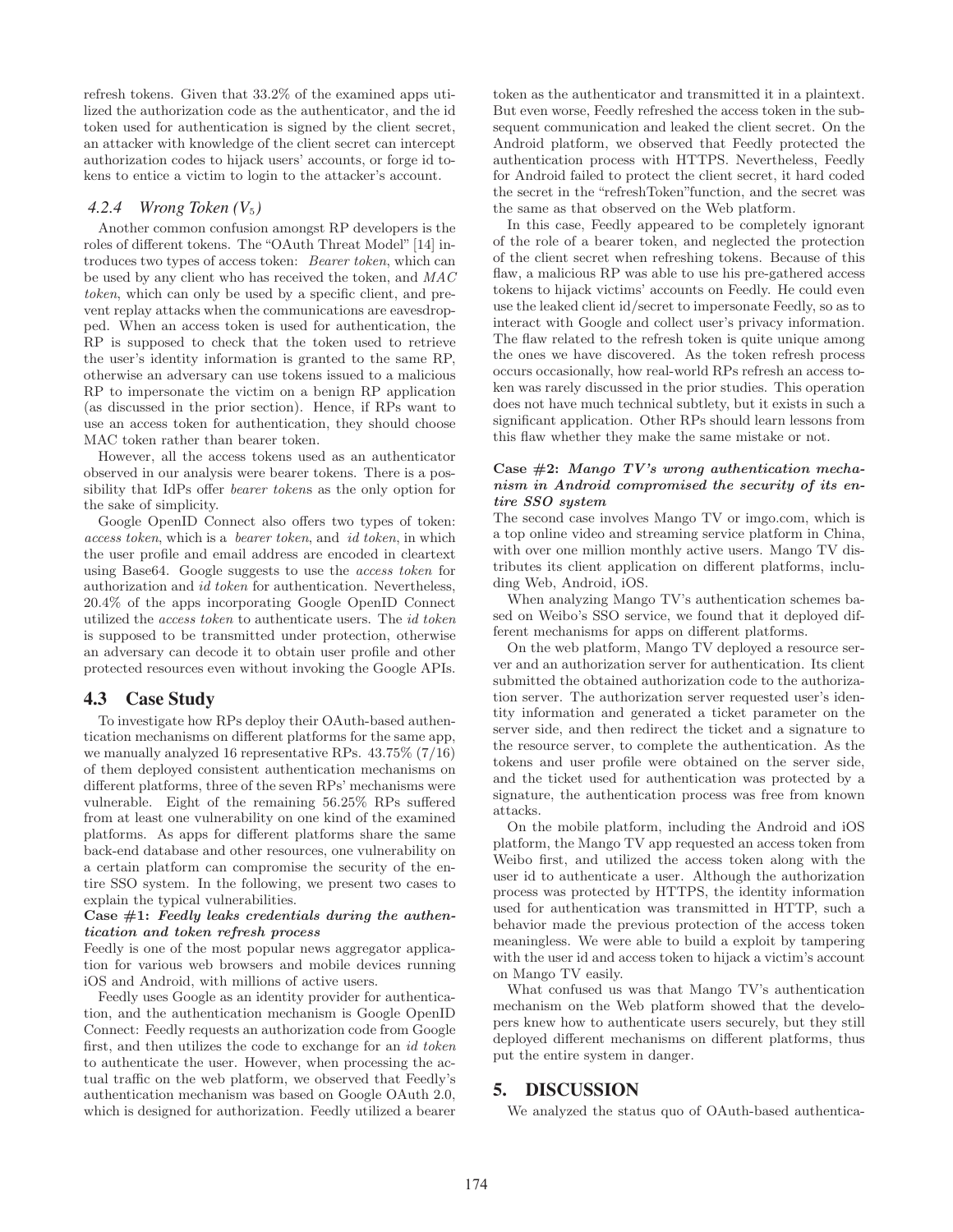tion mechanisms deployed by real-world RPs in the prior section, and uncovered several critical vulnerabilities that may threaten the security of OAuth authentication. In this section, we discuss the advantages and disadvantages of three possible defenses that can be used by RPs to prevent these vulnerabilities, and develop some practical recommendations for IdPs and RPs to secure OAuth authentication.

# 5.1 Pros and Cons of Possible Mitigations

# *5.1.1 Certification of Symbolic Transactions*

The Certification of Symbolic Transaction (CST) [9] proposal tries to verify a protocol-independent safety property jointly defined over all parties, to avoid the burden of individually specifying every party's property for every protocol. It treats a multiparty transaction as a runtime process for creating a proof obligation for a static program verifier. The certifier logically examines whether the sequence of computations on all parties in this transaction collectively ensures the global predicate. This approach prevents any manipulation on the communications between involved parties. However, it requires modifications to existing clients and servers. When applied to an SSO system, CST requires the client to hold a piece of BrowserSecret, which can be leaked on the mobile platform, thus compromises the security of the entire system.

#### *5.1.2 Secure Channel*

Using an existing in-browser communication channel to establish a dedicated, bi-directional, authenticated, secure channel is a channel established is an intuitive idea to protect the communication between an RP and an IdP [8]. It leverages public key cryptography to help an RP and an IdP authenticate each other and share a common secret, i.e., the session key. All further communication between the RP and the IdP is then encrypted with the session key and is kept secret from eavesdroppers. This solution is able to prevent network attackers. However, it cannot defend against a malicious RP inside the browser. Meanwhile, this approach fundamentally relies on the in-browser communication channel, it is not designed to protect the communications on mobile (e.g., Android, iOS) platforms.

#### *5.1.3 InteGuard*

InteGuard [23] offers security protection to vulnerable web API integrations. It operates a proxy in front of the service integrator's web site, and perform security checks on the set of invariant relations among the HTTP messages the integrator receives during a transaction. These invariants link multiple HTTP sessions to a transaction and capture their security-critical relations. This proposal may block most of the existing man-in-the-middle attacks, since attackers cannot impersonate the client. However, its policy checking step can introduce some additional states for an SSO transaction, which makes the system more vulnerable to a distributed denial of service (DDoS) attack. RPs should assess whether this is an acceptable trade-off.

#### 5.2 Recommendations

Some mitigations are robust against our discovered vulnerabilities, but none of them are available for RPs to use yet. Hence, we develop some practical recommendations to help RPs address the problems existing in current mechanisms and design more robust authentication mechanisms based on OAuth.

- *•* Enforce authenticator integrity protection: One reason the OAuth-based authentication mechanisms are vulnerable to the impersonation attack is that the integrity of authenticators is compromised by attackers. RPs should include a value (e.g., a signature) that binds the authenticator to the current user (i.e., the current session), to protect the integrity of authenticators. Even if an attacker can tamper with the authenticator, he is unable to generate the hash, thus fails to impersonate the user.
- *•* Deploy countermeasures against replay attacks: RPs should include a timestamp or use a MAC token to prevent the replay attack. The authorization code is restricted to one-time use. Similar restrictions should be applied to the authenticators. Otherwise attackers can replay the authentication traffic to masquerade as the user.
- *•* Do not include client-side protocol logic: When implementing authentication mechanisms with OAuth in mobile applications, RPs should not include clientside protocol logic. As the mobile apps can be completely controlled and analyzed by attackers, it is feasible to forge cryptographically consistent messages from the client side, as shown in [24]. Meanwhile, Cai et al. [7] showed that developers often violate principles in security engineering and misuse cryptography when including security sensitive logic with the clientside application. RPs are suggested to use server-side logic to obtain authenticators.

Furthermore, we recommend that RPs can adopt our analysis methodology (as publicized in this paper) to detect vulnerabilities of OAuth-based authentication on different platforms. In the meantime, we suggest IdPs to provide standard authentication mechanisms (e.g., OpenID Connect) for RPs. The purpose of their SSO services is to help RPs authenticate users securely with OAuth, but the prevalence of RPs' insecure OAuth-based authentication mechanisms indicates the failure of the SSO service integration. In our observation, understanding the complexity of the OAuth protocol and customizing the home-brewed protocols are the common source of problems for RP developers, the IdPs are responsible to offer guidance to RPs, to help them authenticate users in a secure way with OAuth.

# 6. RELATED WORK

Extensive research has been conducted to analyze security of OAuth in recent years. Sun et al. [18] conducted an empirical analysis of real-world OAuth implementations, and discussed the impact of classical web attacks on OAuth. Chen et al. [10] analyzed the major differences of OAuth implementation between the web and mobile platform, they revealed several vulnerabilities in OAuth-capable apps on mobile devices caused by developer's misinterpretation of the OAuth protocol. Wang at al. [20] proposed a vulnerability assessment framework of OAuth implementations on the Android platform. In [11, 15, 16, 22], further attacks on OAuth implementations were discovered and reported.